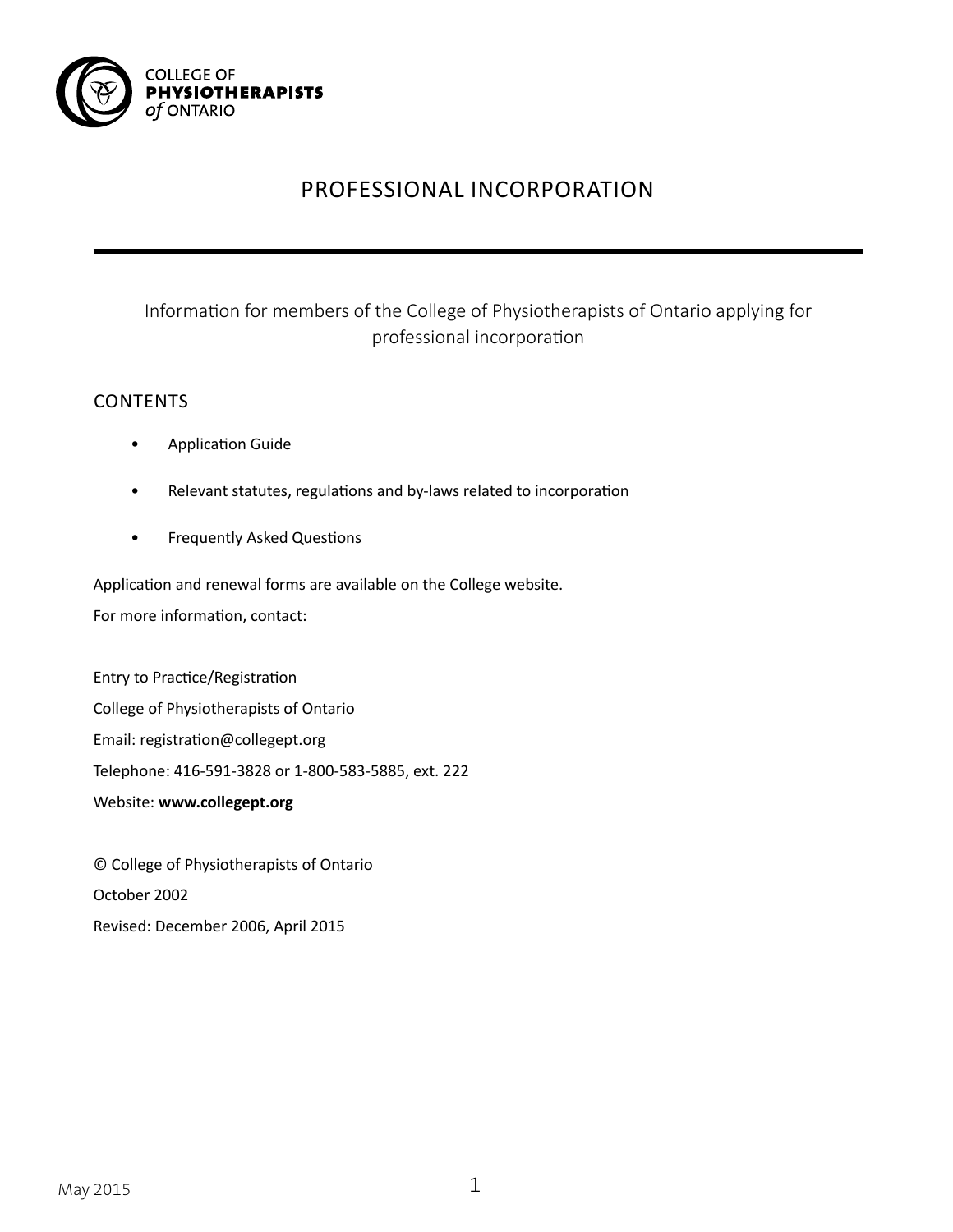*The Regulated Health Professions Act* (RHPA) (including regulations) and the *Business Corporations Act* (BCA), permit regulated health professionals to incorporate for the purpose of professional practice, providing they obtain certificates of authorization from their respective health profession Colleges. The provisions outline the conditions and requirements that must be met in order to obtain a certificate of authorization from a College, and include:

- all of the issued and outstanding shares of the corporation shall be legally and beneficially owned, directly or indirectly, by one or more members of the same profession, who hold a certificate of registration issued by the College;
- all officers and directors of the corporation must be shareholders of the corporation;
- the articles of the professional corporation must provide that the corporation cannot carry on a business other than the practice of the profession governed by the College and activities related to or ancillary to the practice of the profession; and
- the name of the corporation which must comply with the rules respecting the names of professional corporations set out in the regulations and with the rules respecting names set in the regulations or by-laws under the Act governing the profession.

In order to obtain an initial certificate of authorization from the College, a corporation must complete and submit to the College an application in a form approved by the College, along with certain information and documents as required by regulation. You may wish to refer to section 3.2 of the BCA and Ontario Regulation 39/02 under the *Regulated Health Professions Act*, "Certificates of Authorization" (the regulation) which are appended to this Guide.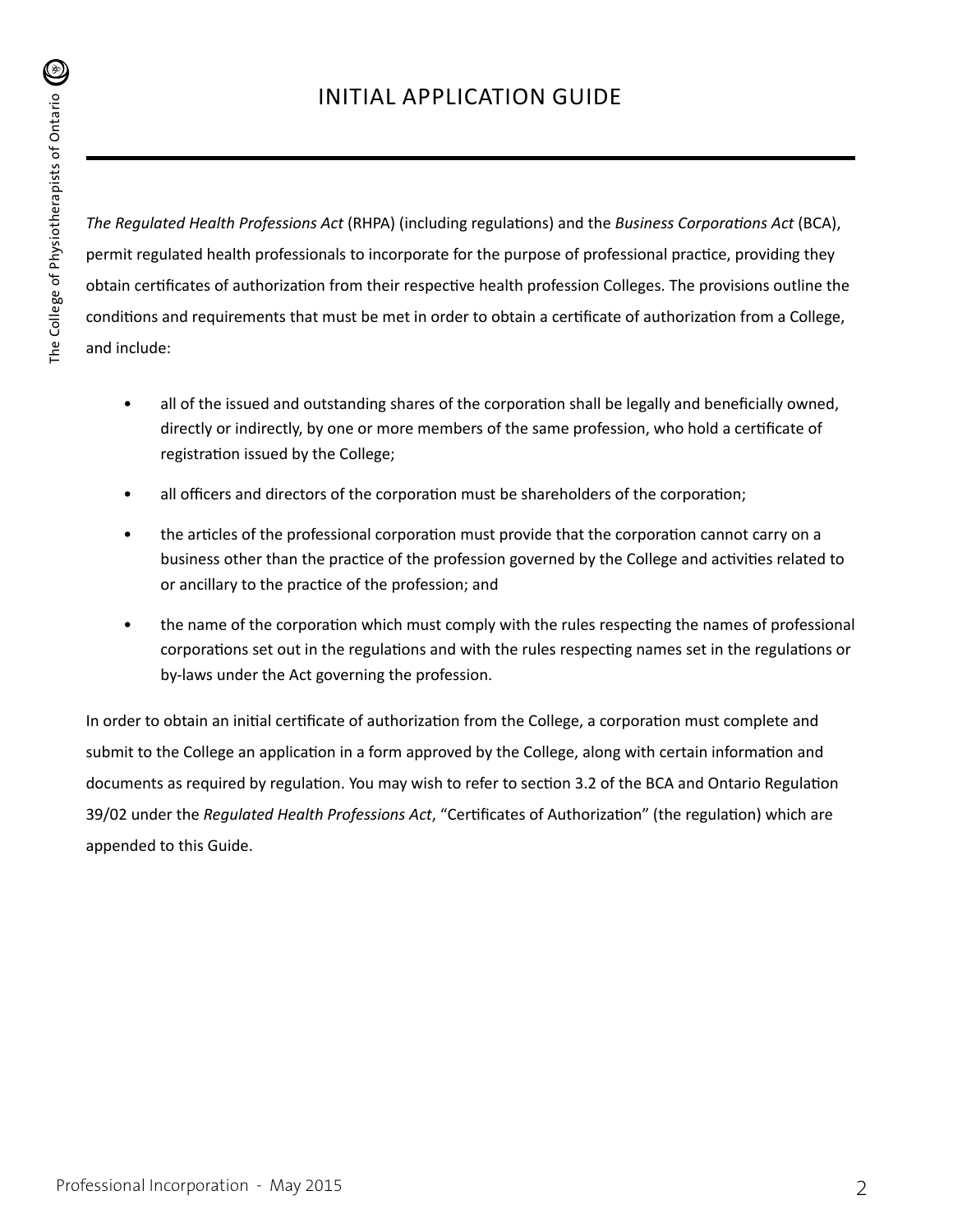# SECTION A - NAME AND ADDRESS OF CORPORATION

## CORPORATE NAME

The name of the corporation must meet the requirements set out in section 3.2 of the *Business Corporations Act* and the regulation as follows:

- the corporation shall not have a number name;
- the corporate name must include the words "Professional Corporation" or "Société professionnelle";
- the corporate name must include the last name of one or more shareholders of the corporation as the surname is set out in the College Register;
- the corporate name may also include the shareholder's first name, one or more of the shareholder's initials or a combination of his or her first name and initials;
- the corporate name must indicate the health profession practiced by the shareholders;
- the corporate name must **not** include any information other than that permitted or required under the *Business Corporations Act* or the regulation as outlined above; 3
- the corporate name must not violate the provisions of any other Act.

### PRACTICE NAME

If the practice name is different from the **corporate** name, provide all of the names under which the corporation practices.

## BUSINESS ADDRESS OF THE CORPORATION

This must be the actual **corporate** address of the corporation and not the address of the corporation's legal counsel.

*Please note that any changes to information in Section A must be provided to the Registrar in writing within 30 days of the change. (See Appendix III)*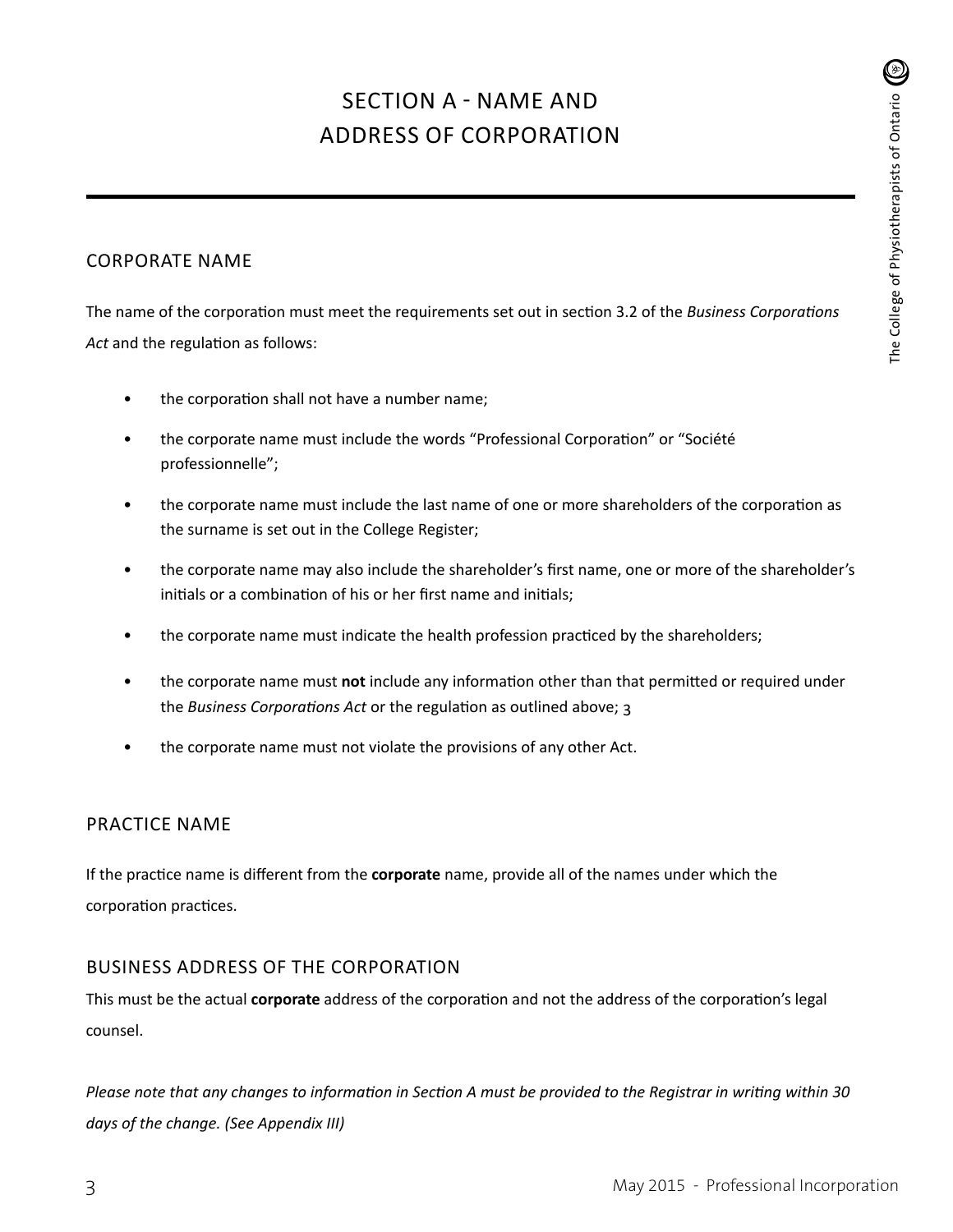# SECTION B - APPLICANT DECLARATION

Complete each statement in this section as directed on the form, noting the following:

- 1. The individual applying for a certificate of authorization on behalf of the corporation must hold a current certificate of registration with the College and be a director of the corporation.
- 2. Each shareholder of the corporation must hold a current certificate of registration issued by the College.
- 3. Each director and officer must be a shareholder of the corporation.
- 4. The director applying on behalf of the corporation must sign and date the application.
- 5. The following documentation must accompany the application for a certificate of authorization:
	- 1. The fee for the certificate of authorization of \$700;
	- 2. An Undertaking dated and signed by each shareholder of the corporation;
	- 3. The declaration of a director of the corporation signed not more than 15 days before the application is submitted;
	- 4. A copy of a corporation profile report issued by the Ministry of Government Services not more than 30 days before the application is submitted to the Registrar, which indicates that the corporation is active;
	- 5. A copy of the certificate of incorporation of the corporation (including the Articles of Incorporation);
	- 6. A copy of every Certificate of Incorporation the corporation that has been endorsed under the *Business Corporations Act* as of the day the application is submitted (if applicable).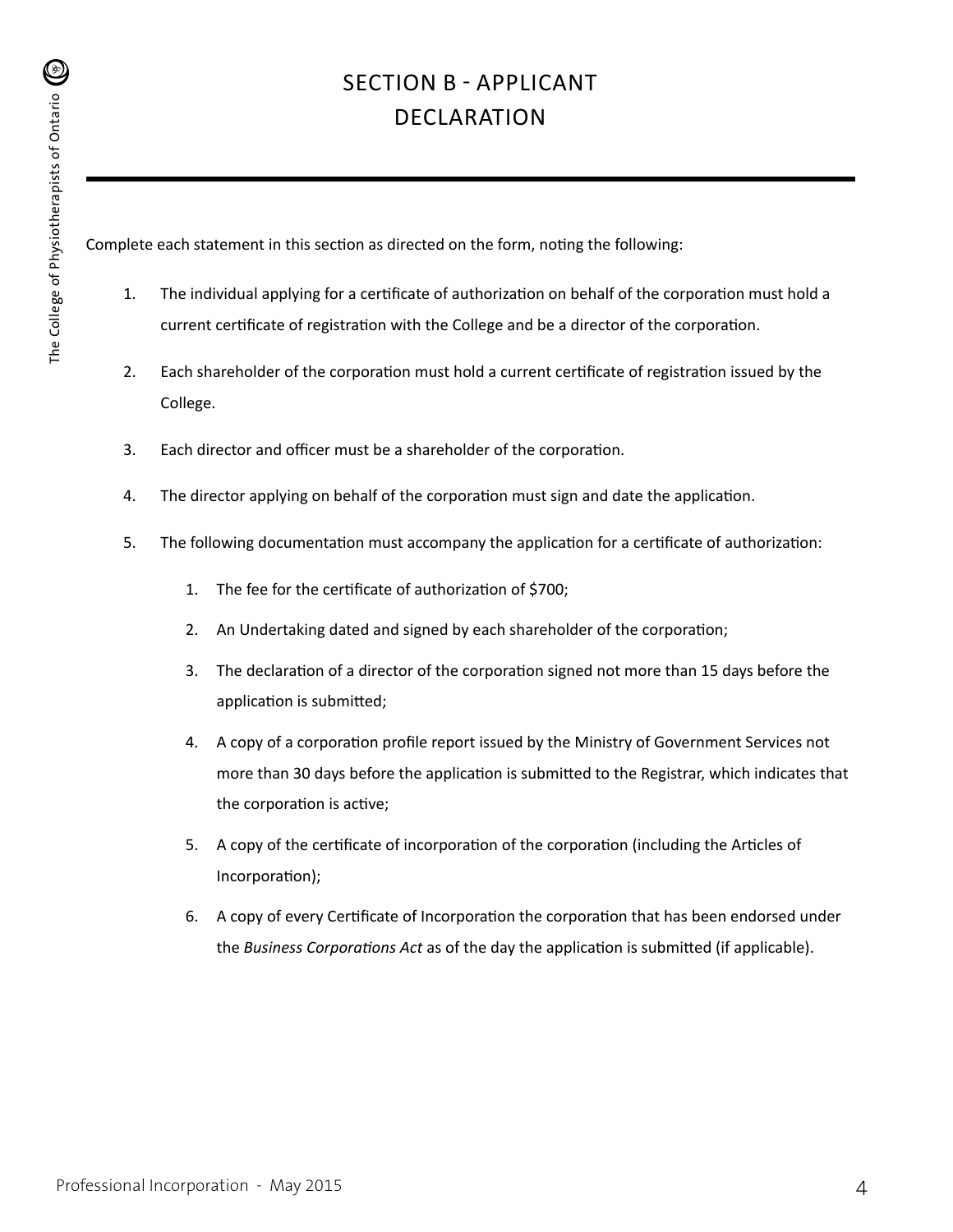# SECTION C - UNDERTAKING

Each shareholder of the corporation must sign and date Section C, the Undertaking, which is to be submitted with the application for a certificate of authorization. Note that each shareholder must be listed in the application and must hold a current certificate of registration issued by the College. Photocopies may be made of the Undertaking so that one is supplied to each shareholder individually.

# SECTION D - DECLARATION

The declaration must be completed by a director of the corporation. The declaration cannot be signed more than 15 days before the application is submitted to the Registrar.

#### RENEWAL

The certificate of authorization must be renewed on the anniversary date of the initial registration. The annual renewal application form is available on the College website **www.collegept.org** or by contacting the College at registration@collegept.org. An annual renewal fee of \$250 will apply.

#### SUBMISSION OF THE APPLICATION

The application for a certificate of authorization must be submitted to the Registrar of the College, along with the required supporting documentation and fee to the following address:

College of Physiotherapists of Ontario 375 University Ave., Suite 800, Toronto, ON M5G 2J5 Attention: Registration Team Email: **registration@collegept.org** Fax: 416-591-3834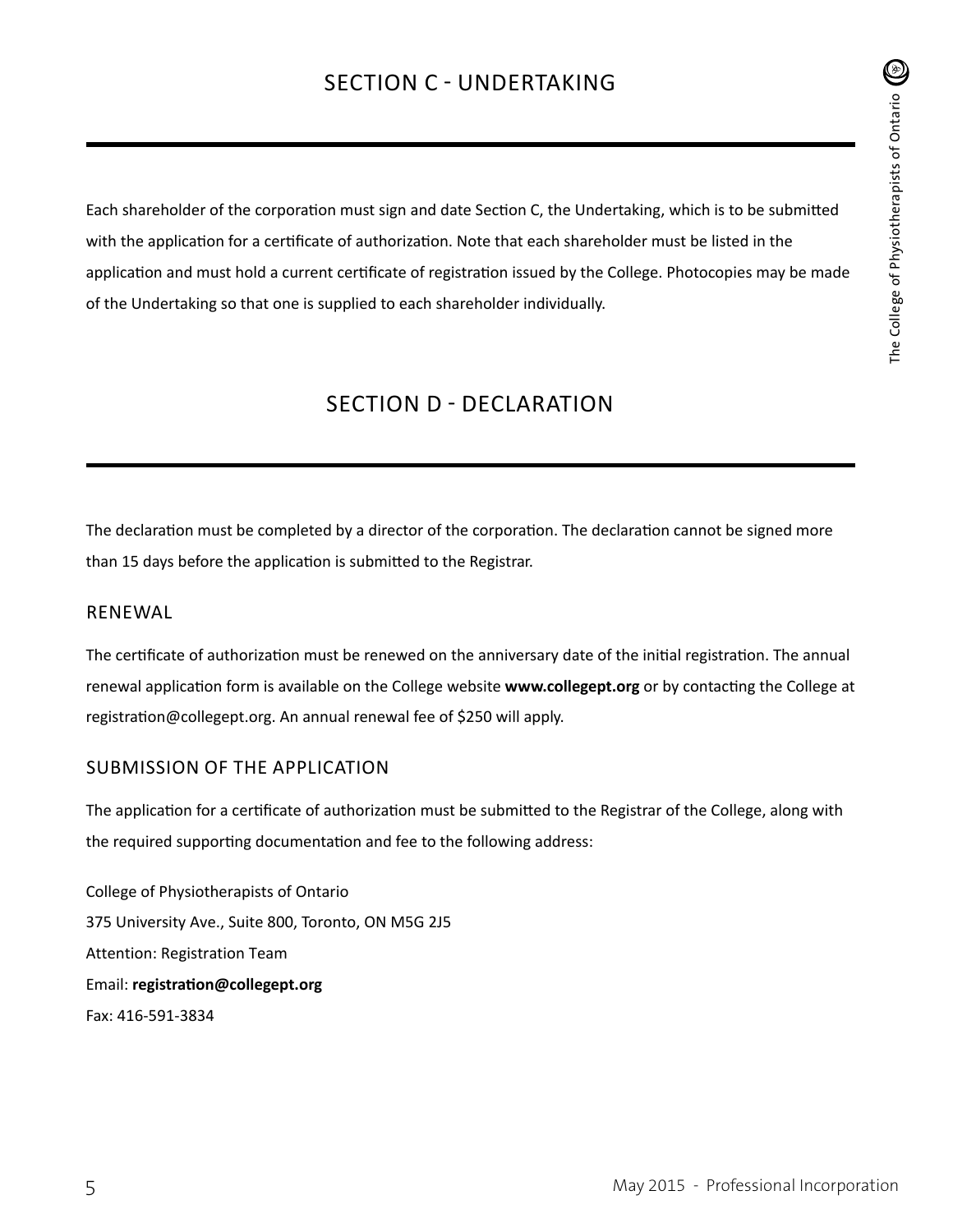# APPENDIX I

*Section 3.2 of the Business Corporations Act* Application of Act

### APPLICATION OF ACT TO PROFESSIONAL CORPORATIONS

 3.2 (1) This Act and the regulations apply with respect to a professional corporation except as otherwise set out in this section and sections 3.1, 3.3 and 3.4 and the regulations. 2000, c. 42, Sched., s. 2.

### CONDITIONS FOR PROFESSIONAL CORPORATIONS

- (2) Despite any other provision of this Act, but subject to subsection (6) a professional corporation shall satisfy all of the following conditions:
	- 1. All of the issued and outstanding shares of the corporation shall be legally and beneficially owned, directly or indirectly, by one or more members of the same profession.
	- 2. All officers and directors of the corporation shall be shareholders of the corporation.
	- 3. The name of the corporation shall include the words "Professional Corporation" or "société professionnelle" and shall comply with the rules respecting the names of professional corporations set out in the regulations and with the rules respecting names set out in the regulations or by-laws made under the Act governing the profession.
	- 4. The corporation shall not have a number name.
	- 5. The articles of incorporation of a professional corporation shall provide that the corporation may not carry on a business other than the practice of the profession but this paragraph shall not be construed to prevent the corporation from carrying on activities related to or ancillary to the practice of the profession, including the investment of surplus funds earned by the corporation. 2000, c. 42, Sched., s. 2.; 2002, c. 22, s. 8; 2005, c. 28, Sched. B, s. 1 (1).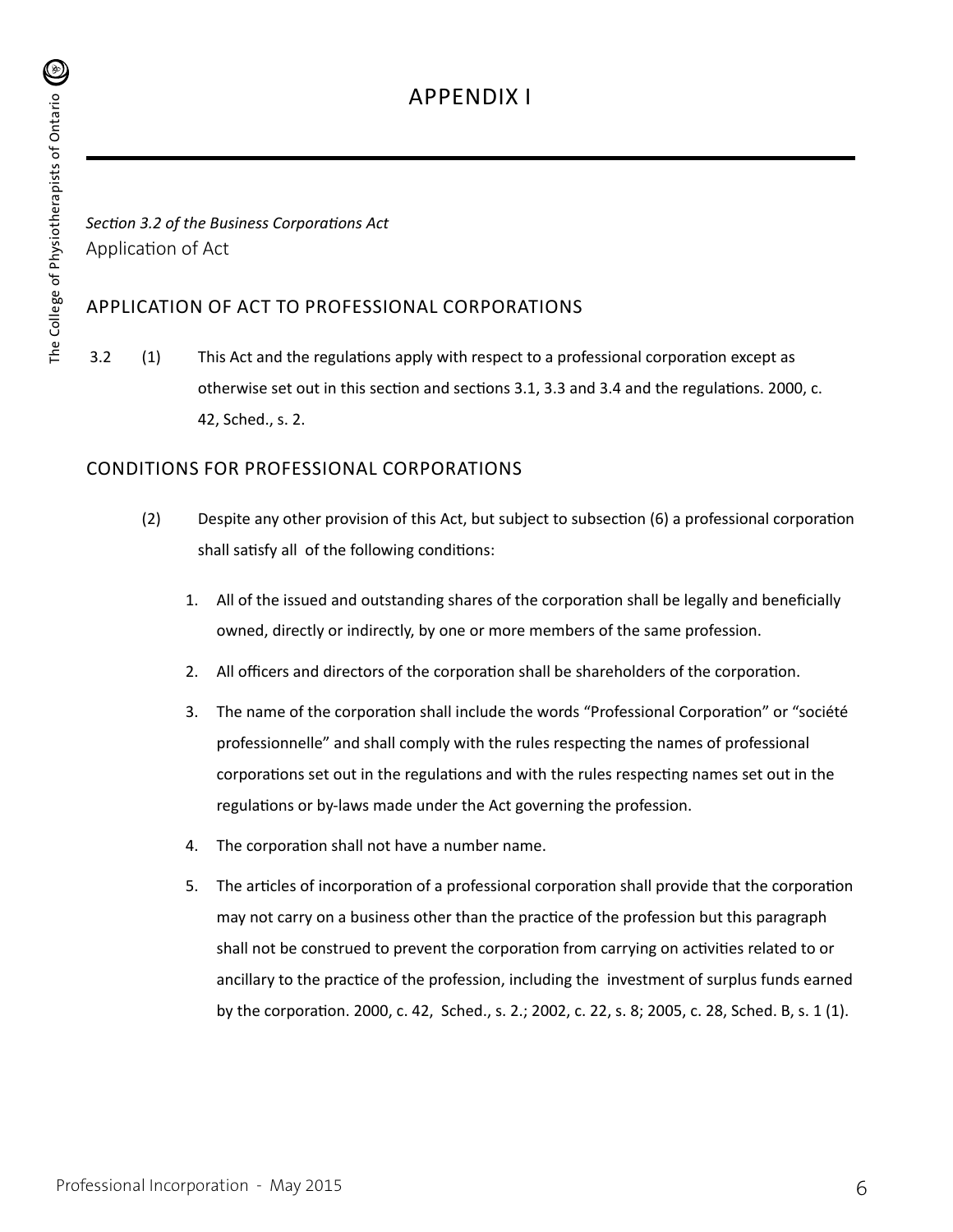#### DEEMED COMPLIANCE

(2.1) A professional corporation that has a name that includes the words "société professionnelle" shall be deemed to have complied with the requirements of subsection 10 (1). 2004, c. 19, s. 3 (1).

#### CORPORATE ACTS NOT INVALID

(3) No act done by or on behalf of a professional corporation is invalid merely because it contravenes this Act. 2000, c. 42, Sched., s. 2.

### VOTING AGREEMENTS VOID

(4) An agreement or proxy that vests in a person other than a shareholder of a professional corporation the right to vote the rights attached to a share of the corporation is void. 2000, c. 42, Sched., s. 2.

#### UNANIMOUS SHAREHOLDER AGREEMENTS VOID

(5) Subject to subsection (6), a unanimous shareholder agreement in respect of a professional corporation is void unless each shareholder of the corporation is a member of the professional corporation. 2000, c. 42, Sched., s. 2; 2005, c. 28, Sched. B, s. 1 (2).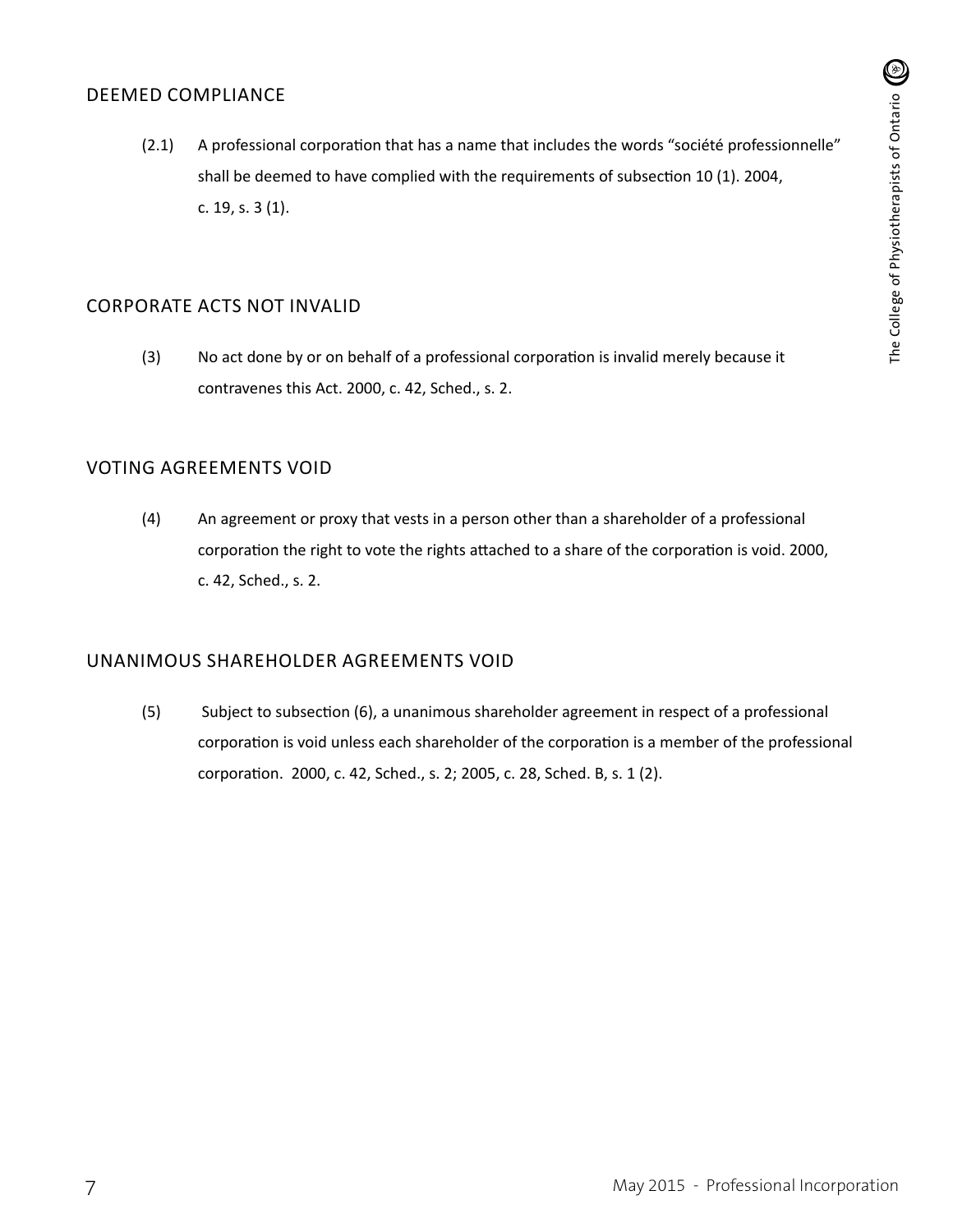ONTARIO REGULATION 39/02 made under the *Regulated Health Professions Act, 1991*

## CERTIFICATES OF AUTHORIZATION

## 1. ELIGIBILITY

- (1) A corporation is eligible to hold a certificate of authorization issued by a College if all the following conditions are met:
	- 1. The articles of the corporation provide that the corporation cannot carry on a business other than the practice of the profession governed by the College and activities related to or ancillary to the practice of that profession.
	- 2. In the case of a certificate of authorization issued by a College other than the College of Physicians and Surgeons of Ontario or the Royal College of Dental Surgeons of Ontario, all of the issued and outstanding shares of the corporation are legally and beneficially owned, directly or indirectly, by one or more members of the issuing College.
		- 2.1. In the case of a certificate of authorization issued by the College of Physicians and Surgeons of Ontario, each issued and outstanding voting share of the corporation is legally and beneficially owned, directly or indirectly, by a member of the College and each issued and outstanding non-voting share of the corporation is owned in one of the following ways:
			- i. It is legally and beneficially owned, directly or indirectly, by a member of the College.
			- ii. It is legally and beneficially owned, directly or indirectly, by a family member of a voting physician shareholder.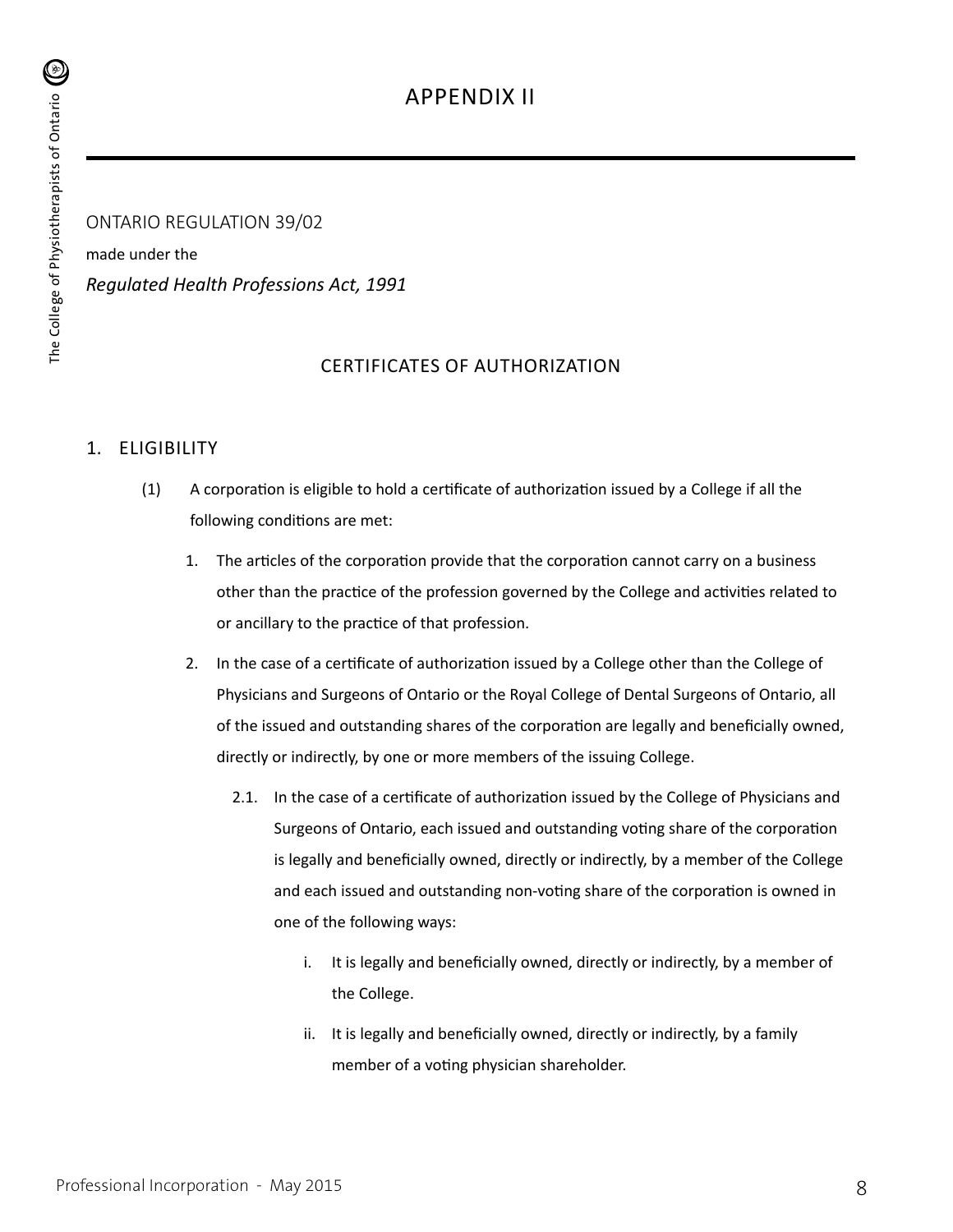- iii. It is owned legally by one or more individuals, as trustees, in trust for one or more children of a voting physician shareholder who are minors, as beneficiaries.
- 2.2. In the case of a certificate of authorization issued by the Royal College of Dental Surgeons of Ontario, each issued and outstanding voting share of the corporation is legally and beneficially owned, directly or indirectly, by a member of the College and each issued and outstanding non-voting share of the corporation is owned in one of the following ways:
	- i. It is legally and beneficially owned, directly or indirectly, by a member of the College.
	- ii. It is legally and beneficially owned, directly or indirectly, by a family member of a voting dentist shareholder.
	- iii. It is owned legally by one or more individuals, as trustees, in trust for one or more children of a voting dentist shareholder who are minors, as beneficiaries.
- 3. The name of the corporation meets the standards described in subsections (2) to (5). O. Reg. 39/02, s. 1 (1); O. Reg. 666/05,t s. 2 (1).
- (2) The name of the corporation must meet the requirements in section 3.2 of the *Business Corporations Act* and must not violate the provisions of any other Act. O. Reg. 39/02, s. 1(2).
- (3) The name of the corporation must include the surname of one or more shareholders of the corporation, who are members of the College, as the surname is set out in the College Register, and may also include the shareholder's given name, one or more of the shareholder's initials or a combination of his or her given name and initials. O. Reg. 666/05, s. 2 (2).
- (4) The name of the corporation must indicate the health profession to be practiced by members of the College through the corporation O. Reg. 666/05, s. 2 (2).
- (5) The name of the corporation must not include any information other than the information permitted or required by subsections (2), (3) and (4). O. Reg. 39/02, s. 1(5).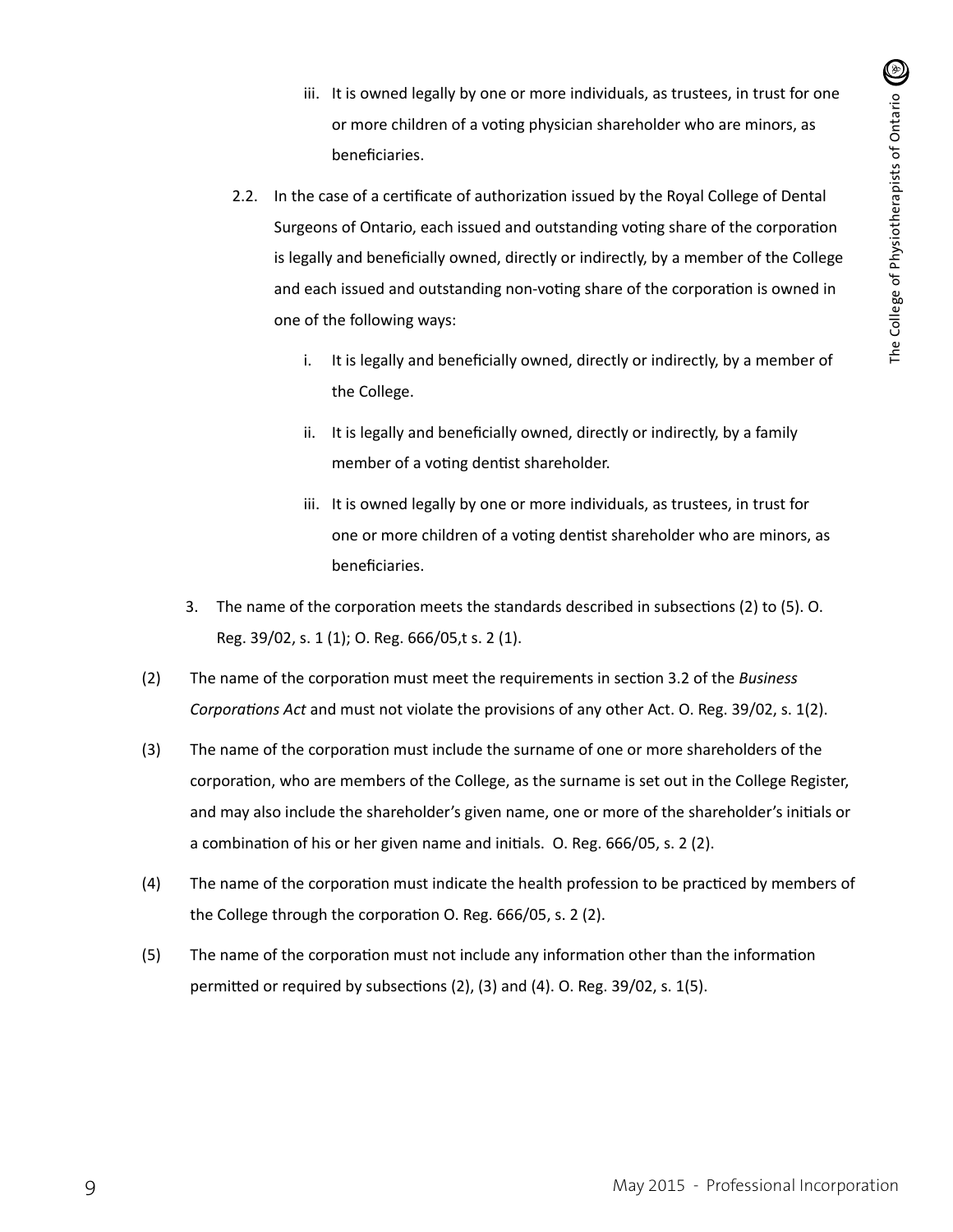# 2. ISSUANCE OF CERTIFICATE

- (1) A College shall issue a certificate of authorization to a corporation in respect of a particular profession if the corporation is eligible to hold one and applies for the certificate by giving the following information and documents to the Registrar:
	- 1. A completed application in a form approved by the College.
	- 2. The application fee required by the by-laws of the College.
	- 3. A copy of a corporation profile report issued by the Ministry of Government and Consumer Services or by a service provider which is under contract with the Ministry of Government and Consumer Services, that is dated not more than 30 days before the application is submitted to the Registrar, and that indicates that the corporation is active.
	- 4. A copy of the certificate of incorporation of the corporation.
	- 5. A copy of every certificate of the corporation that has been endorsed under the *Business Corporations Act* as of the day the application is submitted.
	- 6. The declaration of a director of the corporation, signed not more than 15 days before the application is submitted to the Registrar, stating,
		- i. that the corporation is in compliance with section 3.2 of the *Business Corporations Act* including the regulations made under that section, as of the date the declaration is signed,
		- ii. that the corporation does not carry on, and does not plan to carry on, any business that is not the practice of the profession governed by the College or activities related to or ancillary to the practice of that profession,
		- iii. that there has been no change in the status of the corporation since the date of the corporation profile report referred to in paragraph 3, and
		- iv. that the information contained in the application is complete and accurate as of the day the declaration is signed.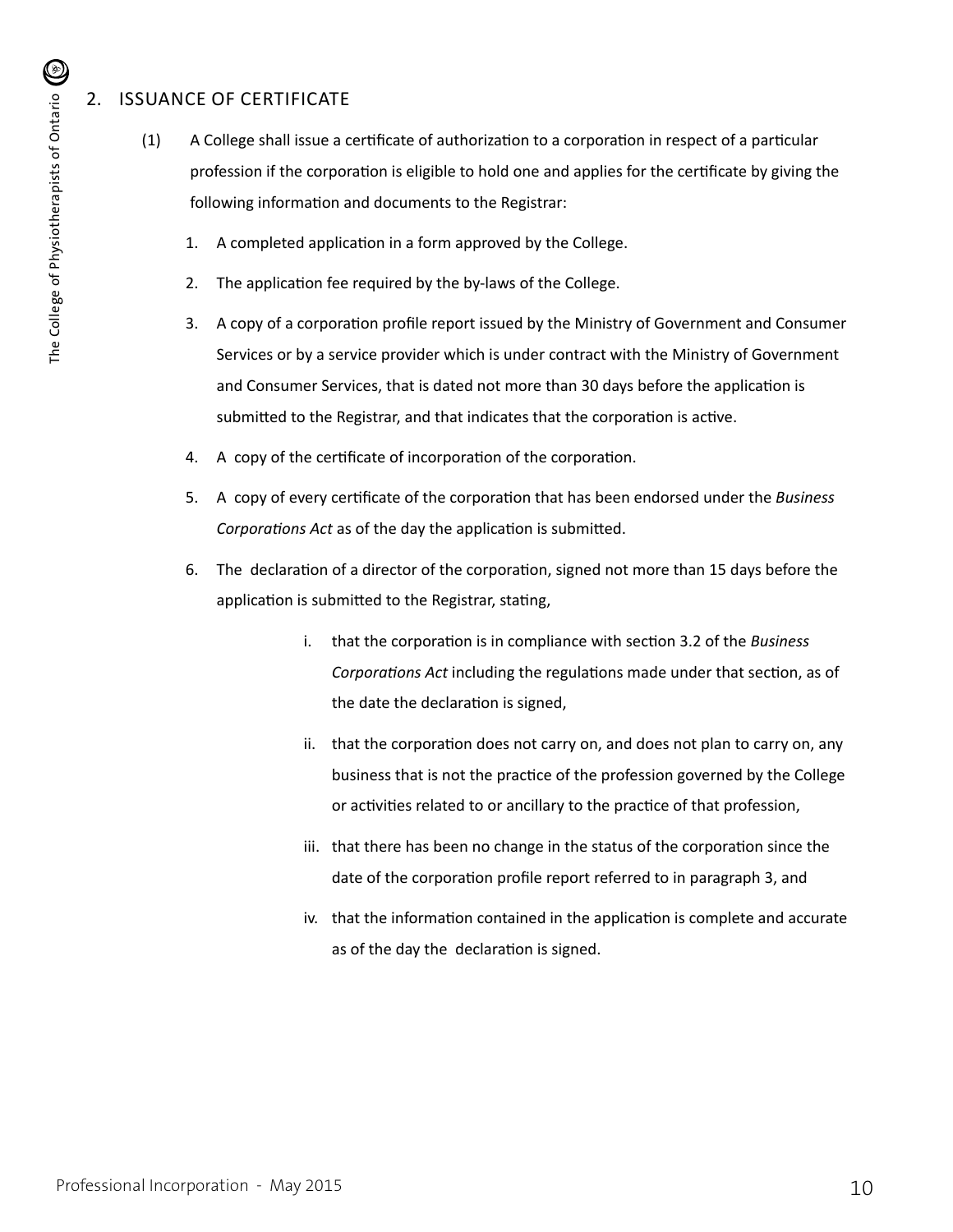- 7. In the case of an application submitted to the Registrar of either the College of Physicians and Surgeons of Ontario or the Royal College of Dental Surgeons of Ontario, the name of each person who is both a voting shareholder and a member of the College of Physicians and Surgeons of Ontario or the Royal College of Dental Surgeons of Ontario, as the case may be, as of the day the application is submitted and his or her business address, business telephone number and registration number with the College as of that day.
- 8. In the case of an application submitted to any College other than the Colleges referred to in paragraph 7, the name of each person who is a shareholder of the corporation as of the day the application is submitted and his or her business address, business telephone number and registration number with the College as of that day.
- 9. The names of the directors and the officers of the corporation as of the day the application is submitted.
- 10. The address of the premises at which the corporation carries on activities as of the day the application is submitted. O. Reg. 264/14, s. 2.
- (2) A College may issue a revised certificate of authorization to a corporation if the corporation changes its name after the certificate of authorization has been issued to it. O. Reg. 39/02, s. 2(2).

#### 3. REFUSAL TO ISSUE

The College shall refuse to issue a certificate of authorization if the corporation is not eligible to hold one or if the corporation does not comply with section 2. O. Reg. 39/02, s. 3.

### 4. DUTY TO NOTIFY COLLEGE OF CHANGE OF NAME OR ARTICLES

(1) If a corporation that holds a certificate of authorization changes its name or its articles of incorporation, the corporation shall promptly notify the College and give the College a copy of a certificate of the corporation that has been endorsed under the *Business Corporations Act*  indicating the change. O. Reg. 39/02, s. 4(1).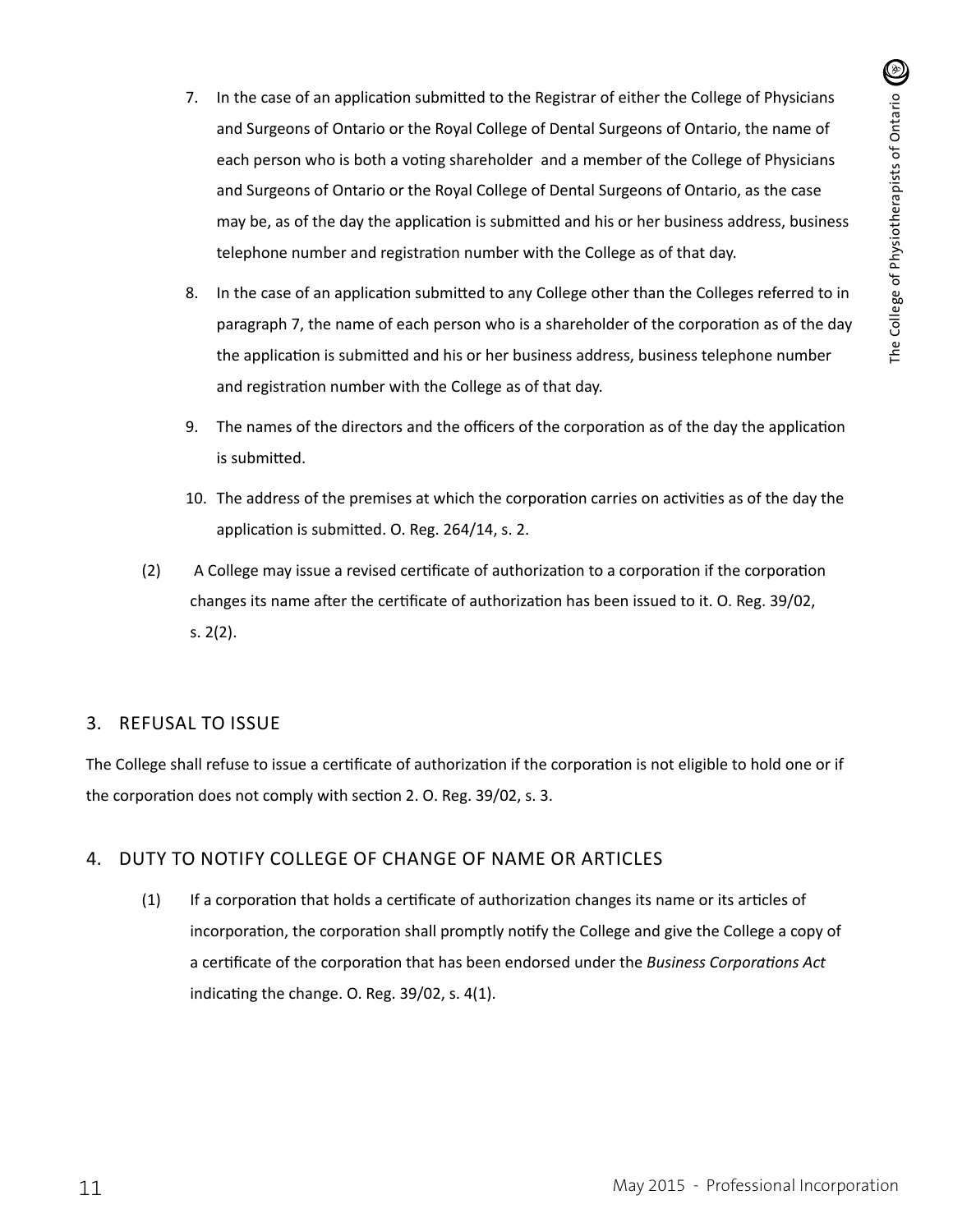(2) A corporation ceases to be eligible to hold a certificate of authorization if the corporation fails to notify the College when the corporation changes its name or its articles of incorporation or fails to give the College the certificate described in subsection (1). O. Reg. 39/02, s. 4(2).

### DECLARATION UPON SHAREHOLDER CHANGES

4.1. At the time that a corporation holding a certificate of authorization issued by the College of Physicians and Surgeons of Ontario or the Royal College of Dental Surgeons of Ontario notifies the Registrar under section 85.9 of the Code of a change in the shareholders of the corporation, the corporation shall also give the Registrar the declaration of a director of the corporation, signed after the change of shareholders, stating that the corporation is in compliance with section 3.2 of the Business Corporations Act, including the regulations made under that section, as of the date the declaration is signed. O. Reg. 264/14, s. 3.

#### 5. ANNUAL RENEWAL

The College shall renew a certificate of authorization for a corporation in respect of a particular profession on an annual basis if the corporation applies for the renewal by giving the following information and documents to the Registrar:

- 1. A completed application for renewal in a form approved by the College.
- 2. The annual renewal fee required by the by-laws of the College.
- 3. A copy of a corporation profile report issued by the Ministry of Government and Consumer Services or by a service provider which is under contract with the Ministry of Government and Consumer Services that is dated not more than 30 days before the application for renewal is submitted to the Registrar, and that indicates that the corporation is active.
- 4. A copy of every certificate of the corporation that has been endorsed under the *Business Corporations Act* since the corporation's most recent application for a certificate of authorization or for renewal of its certificate of authorization.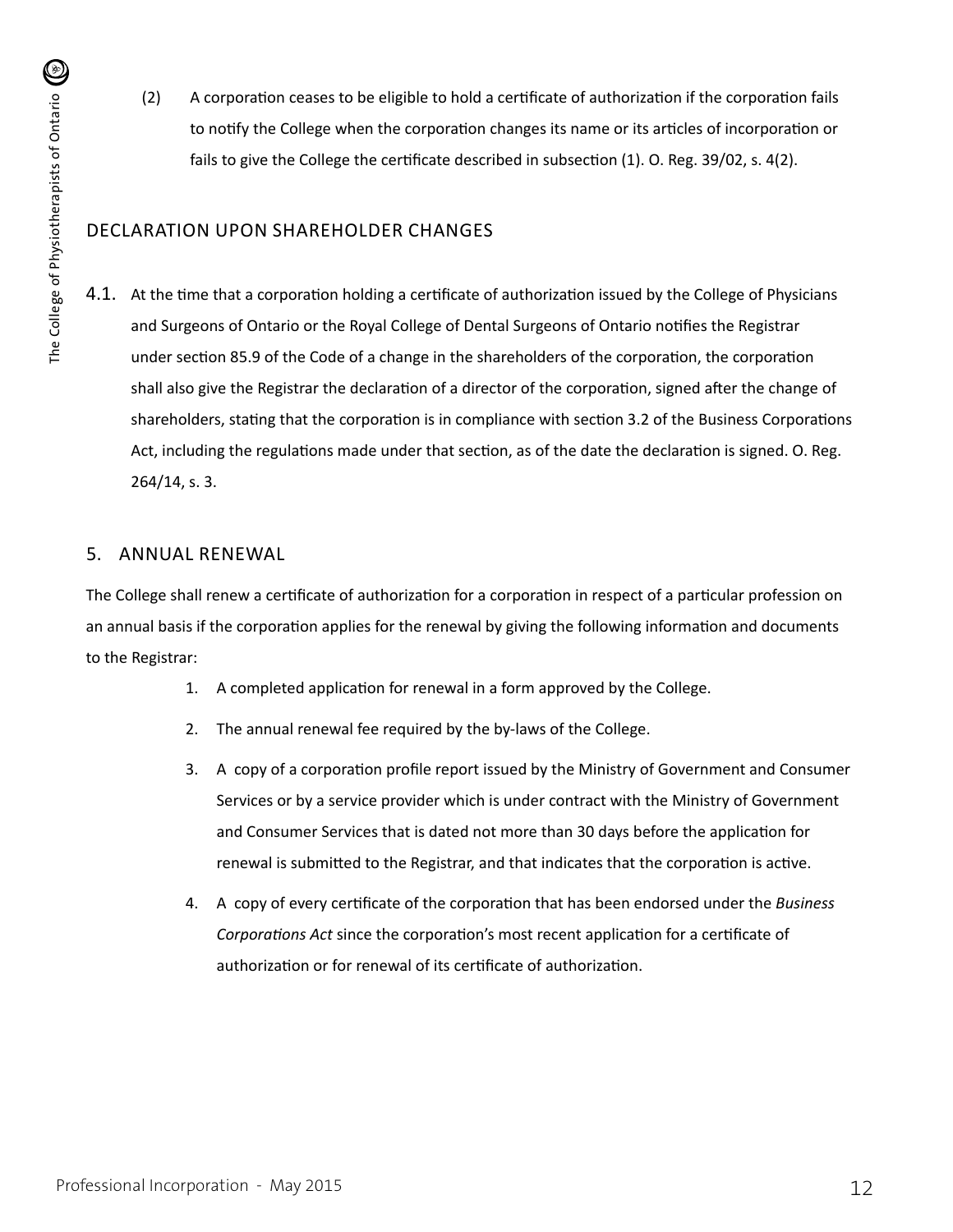- 5. The declaration of a director of the corporation, signed not more than 15 days before the application for renewal is submitted to the Registrar, stating,
	- i. that the corporation is in compliance with section 3.2 of the *Business Corporations Act* including the regulations made under that section, as of the date the declaration is signed,
	- ii. that the corporation does not carry on, and does not plan to carry on, any business that is not the practice of the profession governed by the College or activities related to or ancillary to the practice of that profession,
	- iii. that there has been no change in the status of the corporation since the date of the corporation profile report referred to in paragraph 3, and
	- iv. that the information contained in the application for renewal is complete and accurate as of the date the declaration is signed.
- 6. In the case of an application for renewal submitted to the Registrar of either the College of Physicians and Surgeons of Ontario or the Royal College of Dental Surgeons of Ontario, the name of each person who is both a voting shareholder and a member of the College of Physicians and Surgeons of Ontario or the Royal College of Dental Surgeons of Ontario, as the case may be, as of the day the application is submitted and his or her business address, business telephone number and registration number with the College as of that day.
- 7. In the case of an application for renewal submitted to any College other than the Colleges referred to in paragraph 6, the name of each person who is a shareholder of the corporation as of the day the application is submitted and his or her business address, business telephone number and registration number with the College as of that day.
- 8. The names of the directors and officers of the corporation as of the day the application for renewal is submitted.
- 9. The address of the premises at which the corporation carries on activities as of the day the application for renewal is submitted. O. Reg. 264/14. s. 4.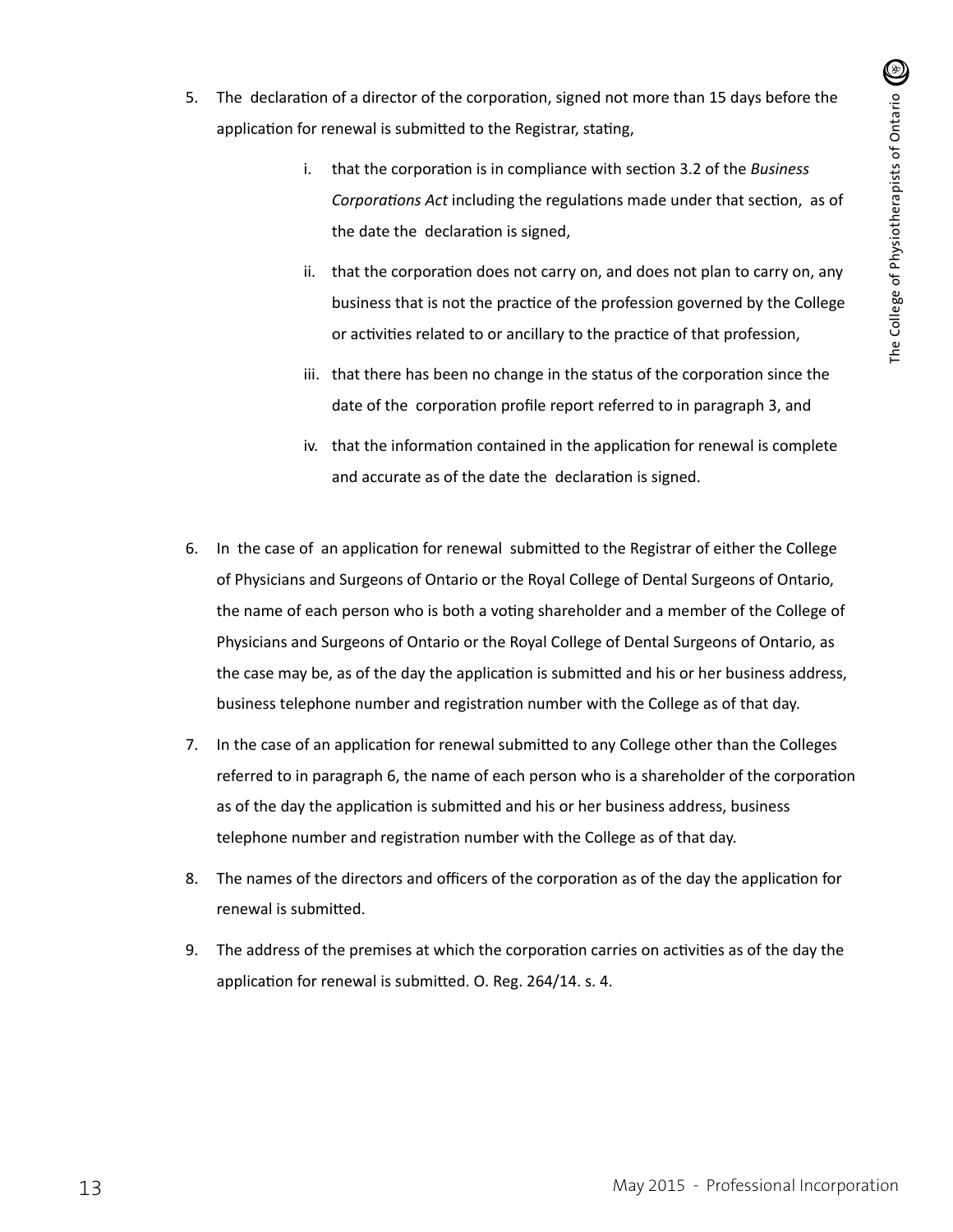# 6. REVOCATION OF CERTIFICATE

- (1) The following are the grounds upon which a corporation's certificate of authorization may be revoked:
	- 1. The corporation ceases to be eligible to hold a certificate of authorization.
	- 2. The corporation ceases to practice the profession in respect of which the certificate of authorization was issued.
	- 3. The corporation fails to comply with one or more of the requirements for a renewal of the certificate.
	- 4. The corporation carries on any business that is not the practice of the profession governed by the College or activities related to or ancillary to the practice of that profession.
	- 5. The corporation fails to notify the Registrar of a change in shareholders in accordance with section 85.9 of the Code.
	- 6. In the case of a corporation that holds a certificate of authorization issued by the College of Physicians and Surgeons of Ontario or the Royal College of Dental Surgeons of Ontario, the corporation fails to give the Registrar a declaration in accordance with section 4.1. O. Reg. 39/02, s. 6 (1); O. Reg. 666/05, s. 6; O. Reg. 264/14, s. 5.
- (2) If the College proposes to revoke a corporation's certificate of authorization, the College shall give notice of the proposed revocation, setting out the date the revocation will take effect and the grounds for the proposed revocation. O. Reg. 39/02, s. 6(2).
- (3) The College shall revoke the corporation's certificate of authorization 60 days after the date on which the notice is given if any of the grounds for revocation exist on the revocation date specified in the notice. O. Reg. 39/02, s. 6(3).
- (4) The College shall notify the corporation if a corporation's certificate of authorization is revoked. O. Reg. 39/02, s. 6(4).

## 7. REINSTATEMENT AFTER REVOCATION

If a corporation's certificate of authorization is revoked, a new certificate of authorization may be issued to the corporation only if the corporation is eligible to hold one and applies for a new certificate in accordance with section 2. O. Reg. 39/02, s. 7.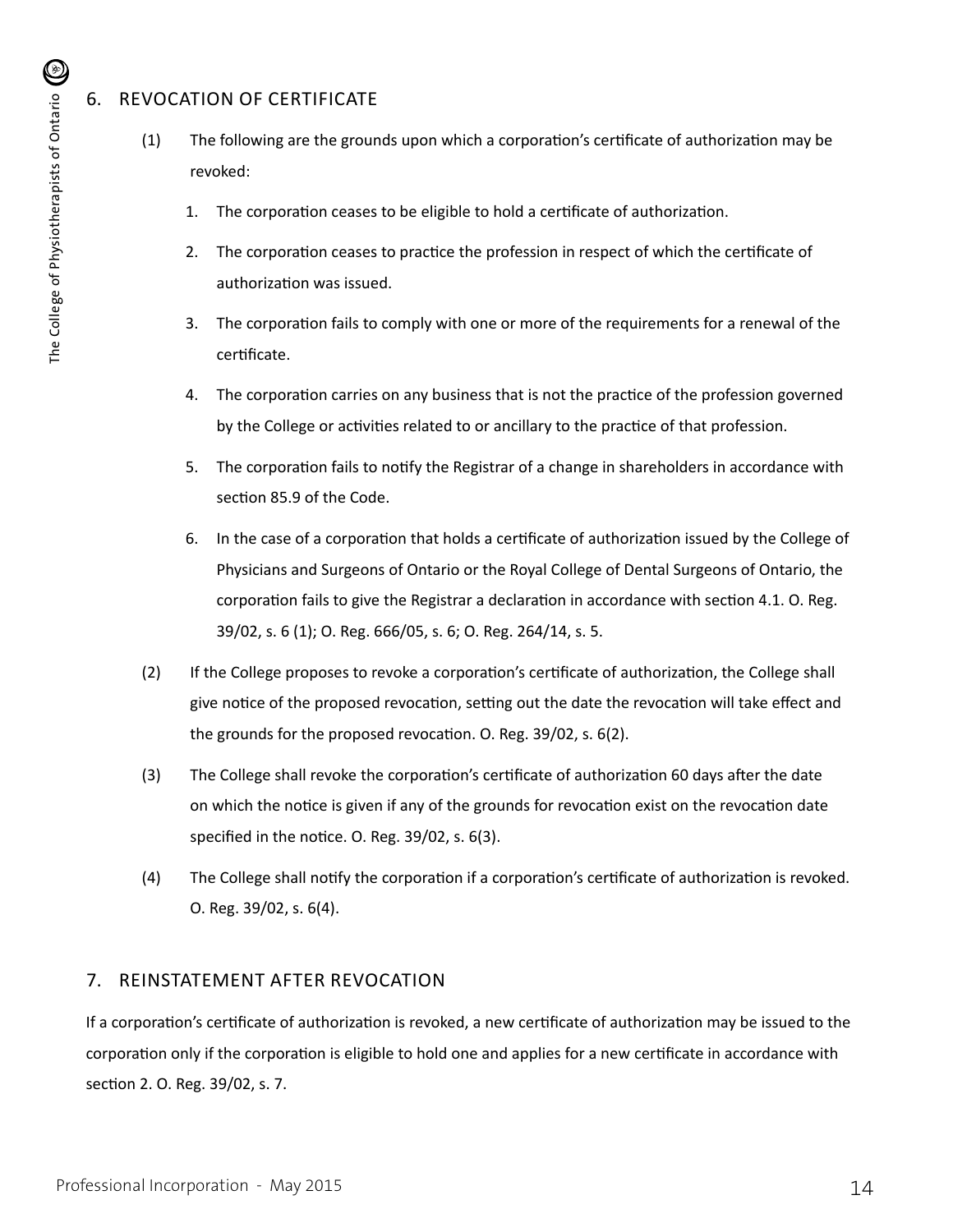# BY-LAWS RELATED TO INCORPORATION *Part 9. Professional Corporations*

#### 45.THE REGISTER

- (1) Every member of the College shall, for every professional corporation of which the member is a shareholder, provide in writing the following information on the application and annual renewal forms for a certificate of authorization, upon the written request of the Registrar within 30 days and upon any change in the information within 30 days of the change:
	- (a) the name of the professional corporation as registered with the Ministry of Government Services,
	- (b) any business names used by the professional corporation,
	- (c) the name, as set out in the Register, and registration number of each shareholder of the professional corporation,
	- (d) the name, as set out in the Register, of each officer and director of the professional corporation, and the title or office held by each officer and director,
	- (e) the principal practice<sub>1</sub> address, telephone number, facsimile number (if available) and email address of he professional corporation,
	- (f) the address and telephone number of all other locations<sub>2</sub>, other than residences of clients, at which the professional services offered by the professional corporation are provided, and
	- (g) a brief description of the professional activities carried out by the professional corporation.
- (2) The information specified in subsection (1) is designated as public for the purposes of paragraph 4 of subsection 23(3) of the *Health Professions Procedural Code.*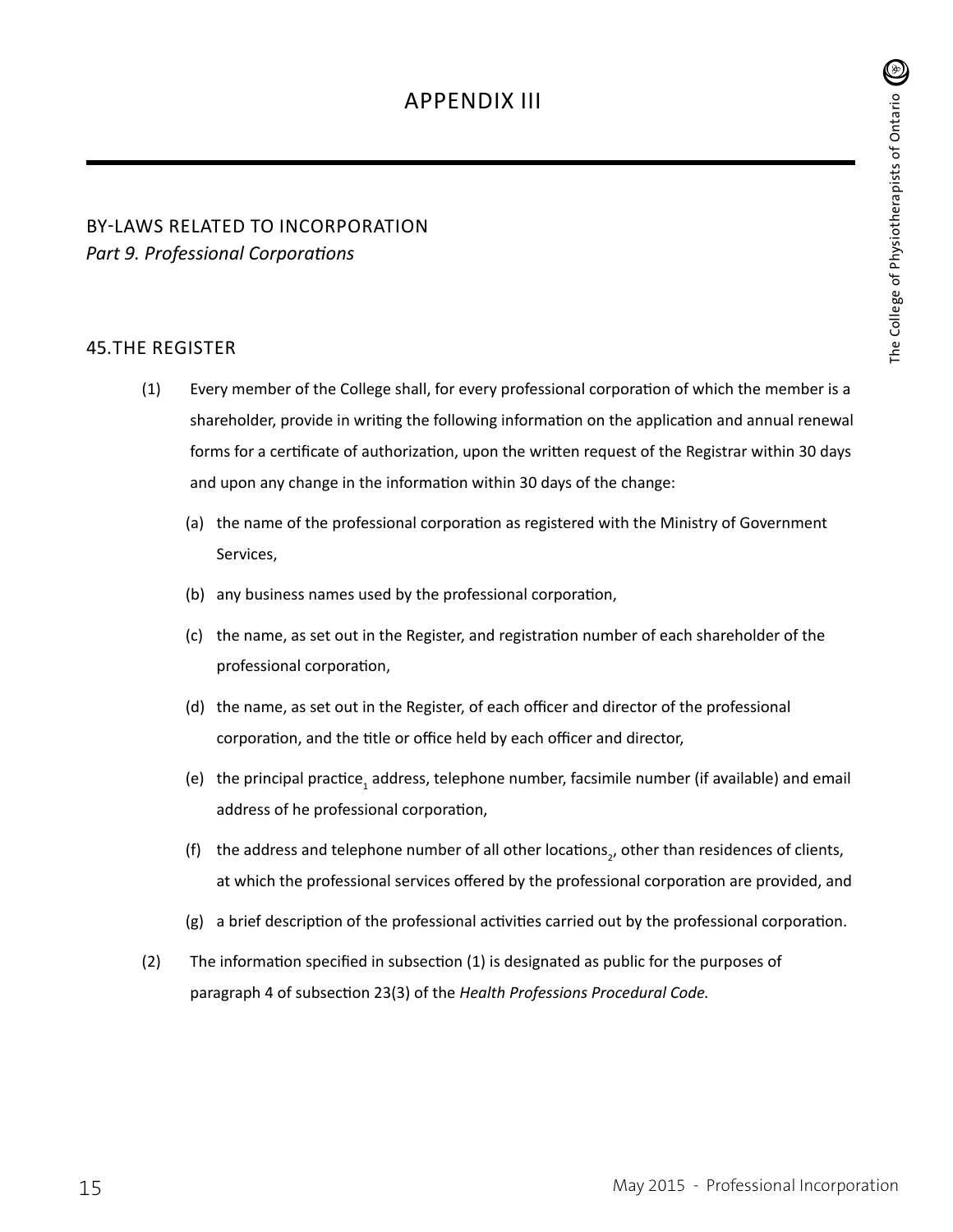46.FEES

- (1) The fee for application for a Certificate of Authorization, including on any reinstatement of Certificate of Authorization, for professional corporation is \$700.
- (2) The fee for the annual renewal of a Certificate of Authorization is \$250.
- (3) A professional corporation or a member listed in the College's records as a shareholder of a professional corporation shall pay an administrative fee of \$50 for each notice sent by the Registrar to the corporation or member for failure of the corporation to renew its certificate of authorization on time. The fee is due within 30 days of the notice being sent.
- (4) The fee for the issuing of a document or certificate respecting a professional corporation, other than the first certificate of authorization or one annual renewal of a certificate of authorization, is \$25.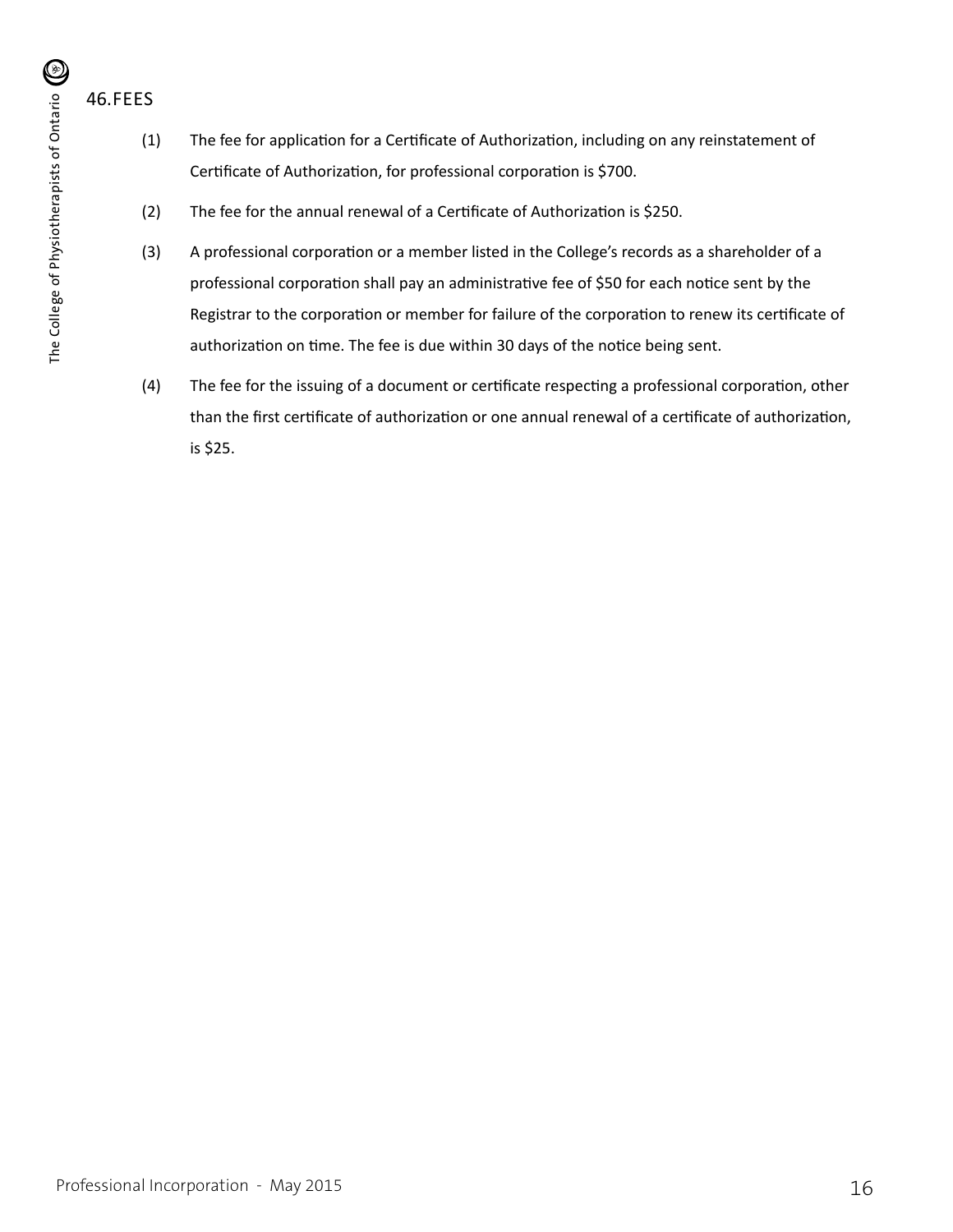### INTRODUCTION

These questions and the answers to them are intended as general guidance to the most commonly discussed issues relating to professional corporations. The responses are not legal advice and are not intended as such. For more detailed information on professional corporations, readers should review the relevant statutes and regulations provided in this document and consult with independent legal or financial advisors.

#### GENERAL

1. Should I set up my practice as a professional corporation?

The decision whether or not to set up your practice as a professional corporation will depend on a number of factors including the nature of your practice, with whom you practice, your personal financial circumstances and the financial circumstances of your practice. All these factors must be considered in light of the advantages and disadvantages of the professional corporation model.

In most cases, it is advisable to obtain advice on these matters from professionals skilled in assessing financial circumstances and the legal aspects of corporations. The College recommends that you discuss your plans for professional incorporation with your accountant or your lawyer before proceeding.

## 2. What are the advantages and disadvantages of setting up my practice as a professional corporation?

As noted above, advantages and disadvantages of setting up your practice as a professional corporation will depend to a large degree on your personal circumstances as well as the circumstances of your practice. Generally speaking, the College understands that much of the benefit of the professional corporation relates to the way corporations are taxed. However, it should be noted that the restricted ownership structure of the professional corporation may negate some of these benefits. As such the College recommends that you discuss your plans for professional incorporation with your accountant or your lawyer before proceeding.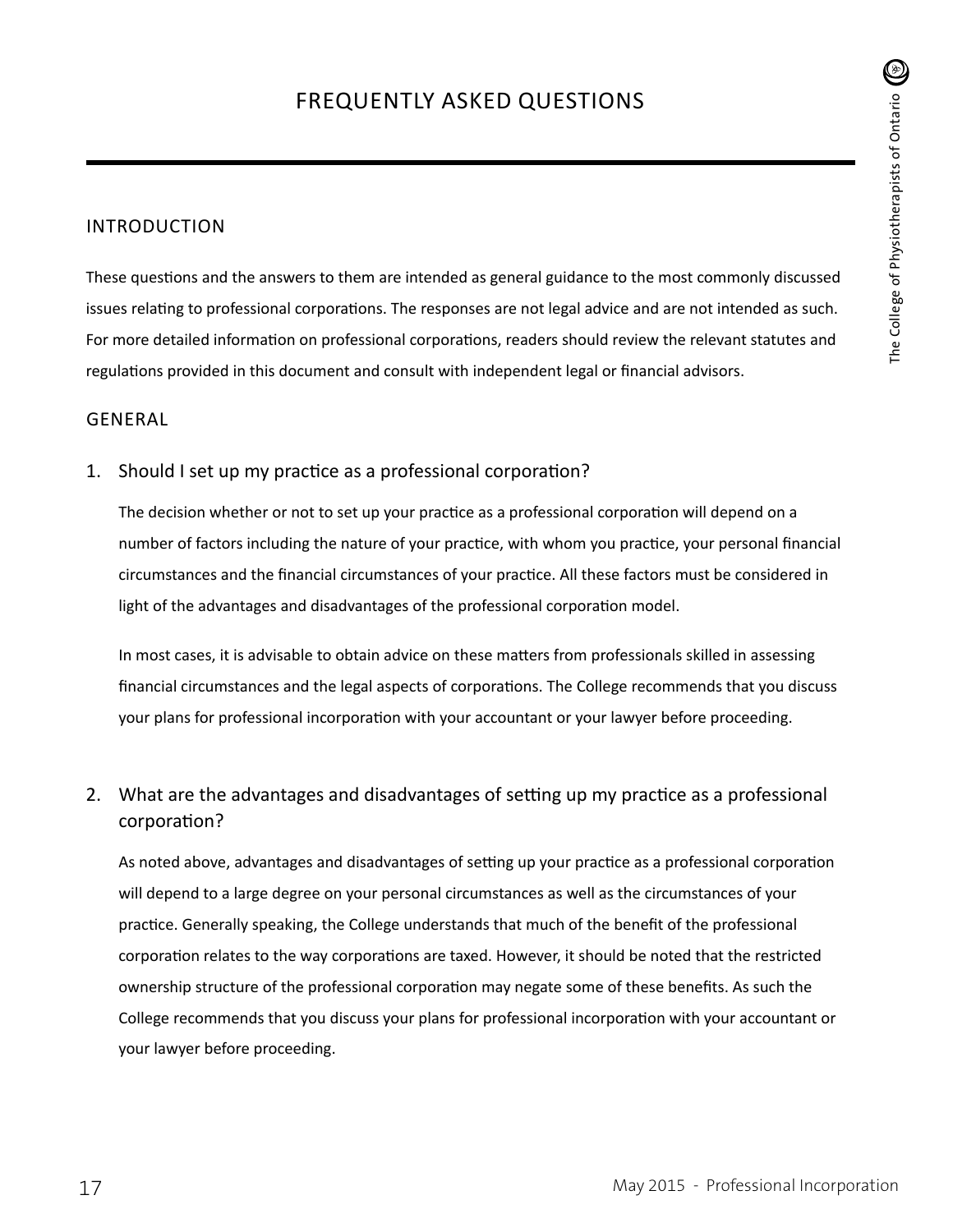# 3. What is the difference between a professional corporation and a practice management corporation?

While both are corporations, the rules that stipulate their ownership structures and the activities that they can undertake are different.

### Professional Corporations

The shareholders of professional corporations must all be members of the same health regulatory college as must all the officers and directors of the professional corporation. Further, the only business that a professional corporation is permitted to undertake is the practice of the profession and activities that are related to or ancillary to the practice of the profession. This includes the temporary investment of surplus funds earned by the corporation. Every professional corporation is also required to obtain a certificate of authorization from the college of its members before it is permitted to conduct its business.

### Practice Management Corporations

In contrast, the ownership rules of corporations that manage practices are more relaxed. Members of different health professions, non-health professionals and even family members can be shareholders as well as officers or directors. In terms of the kinds of business that these corporations can undertake, there are relatively few restrictions on their activities.

However, corporations that manage practices **are not permitted** to practice any regulated health profession and the shareholders of these corporations **are not permitted** to practice their regulated health profession through the corporation. Note that this does not mean that regulated health professionals cannot work for corporations – rather it means that when they are working for a corporation, they, rather than the corporation, is practicing. Because these corporations are not permitted to practice a regulated health profession, they are not required to register with the college or colleges of their shareholders.

4. My colleagues and I, some of whom are members of other health professions, have set up a corporation to manage our clinic. Do we have to register our corporation with the College and obtain a certificate of authorization?

As noted previously, there are differences between professional corporations and those that manage practices. A corporation that manages a practice is not permitted to practice a regulated health profession and hence is not required to register with the college or colleges of their shareholders.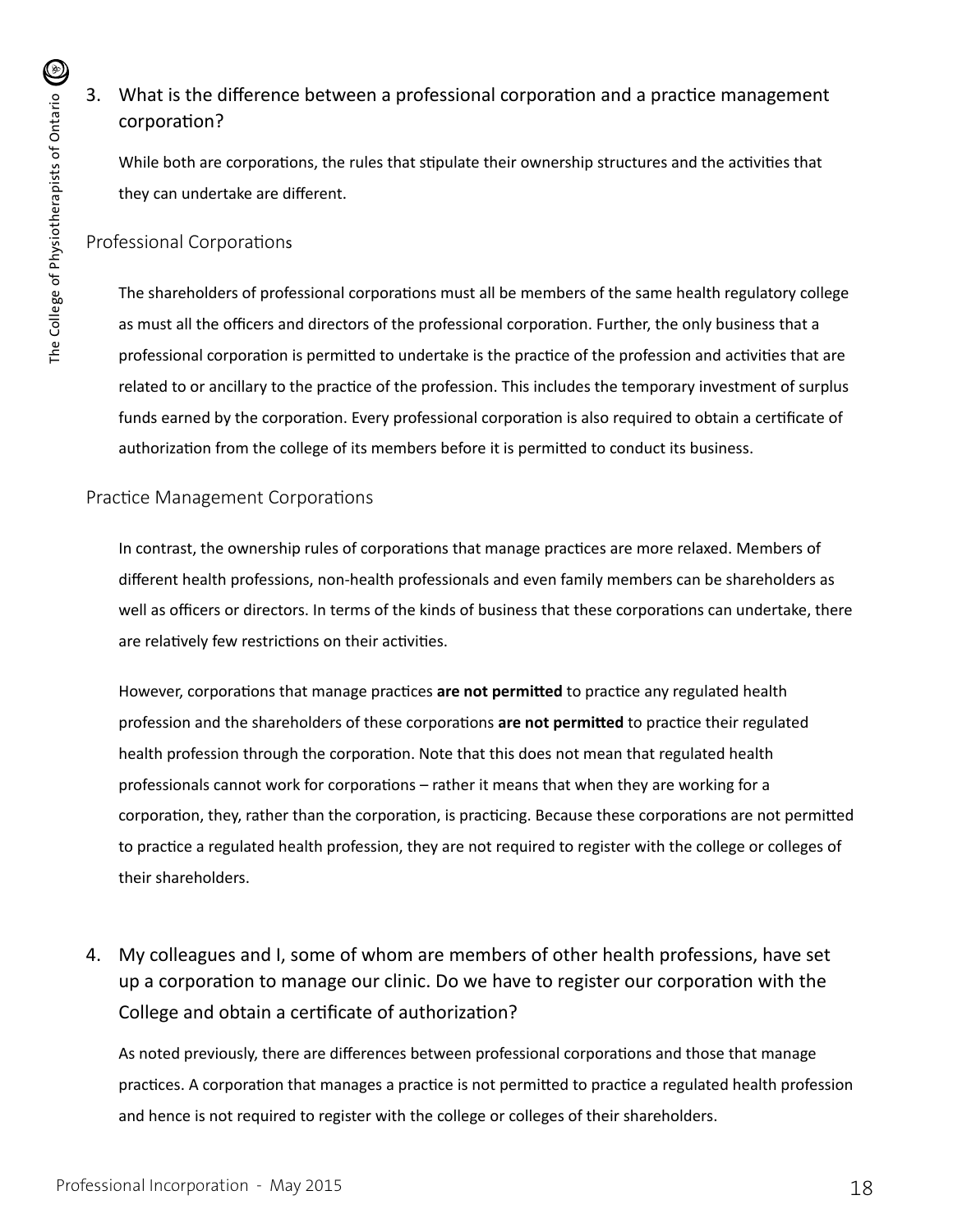5. How long is the process for setting up and registering a professional corporation?

The College cannot provide information on how long it takes to obtain Articles of Incorporation from the Ministry of Government Services. Registrants are advised to contact the Ministry directly at www.mgs. on.ca for information on how to set up a professional corporation and the timing of this process. Once a registrant submits an application to the College for a Certificate of Authorization for a professional corporation, the College intends that this application will be processed within 30 days. Naturally, the College can only meet this deadline if the application is submitted with all the required supporting documents and fees.

### SETTING UP THE CORPORATION

6. What is an acceptable name for my professional corporation?

There are a number of restrictions on the names of professional corporations. Briefly, the names of professional corporations must:

- include the words "Professional Corporation" or "Société professionnelle";
- include the surname of one or more shareholders of the corporation as the surname is set out in the College Register;
- indicate the health profession practiced by the shareholders;

#### and must not:

- include any information other than that permitted under the *Business Corporations Act* or the regulations.
- violate the provision of any other Act.
- have a number name.

Despite these restrictions, the corporation name may also include the shareholders' given name, one or more of the shareholder's initials or a combination of his or her given name and initials. For detailed information, please refer to section 3.2 of the *Business Corporation Act* and Ontario Regulation 29/02 under the *Regulated Health Professions Act*, both of which are included in the College information package on professional corporations. It is also wise to consult with the College before setting up your corporation to ensure that the name is appropriate and thus avoid the need to change this name before registering with the College.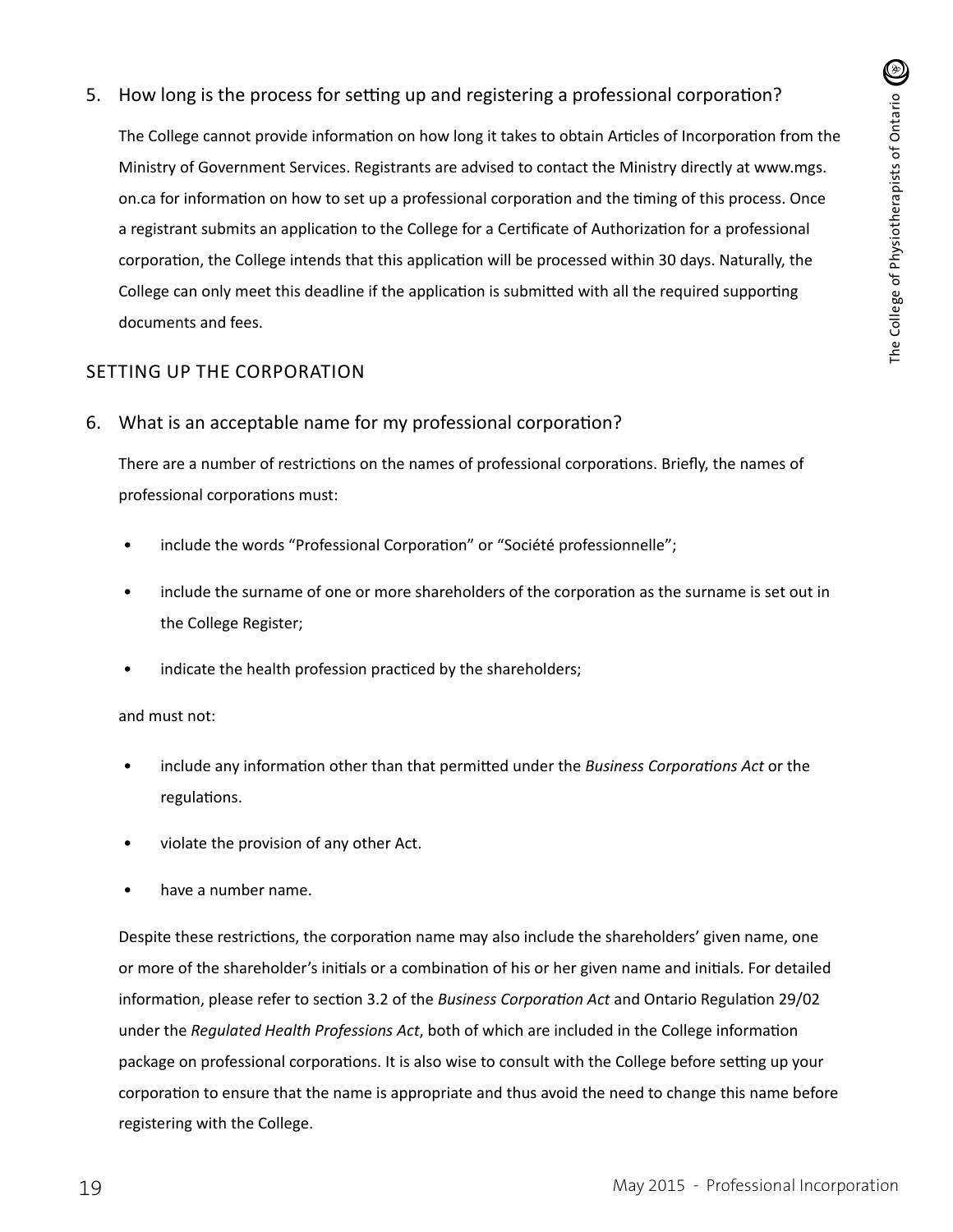# 7. Do I have to change the name of my practice so that is the same as the name of my professional corporation?

Not necessarily. The rules for the names of professional corporations mean that your current practice name will probably not qualify as an appropriate name for your professional corporation. Since it may be confusing for your patients if you change your practice name to match the name of your professional corporation, the rules permit professional corporations to practice under different names. However, any material that includes your practice name should also have the corporation name on it if the two are different. Owners of professional corporations **are required to inform the College** of every practice name under which the professional corporation practices. Naturally, there is nothing to prevent you from using the name of your professional corporation as the name of your practice.

## 8. What kinds of activities can a professional corporation undertake?

As noted above, the *Business Corporations Act* provides that the only business that professional corporations are permitted to undertake is the practice of the profession and activities that are related to or ancillary to the practice of the profession. This includes the temporary investment of surplus funds earned by the corporation.

### 9. Who is permitted to be a shareholder, officer or director of a professional corporation?

Section 3.2 of the *Business Corporations Act* requires that all shares of a professional corporation be owned by one or more members of the same profession. The same section also requires that all officers or directors of a professional corporation be shareholders of the professional corporation.

Since shareholders must be members of the same profession, and officers and directors must be shareholders, only members of the same profession can be officers or directors.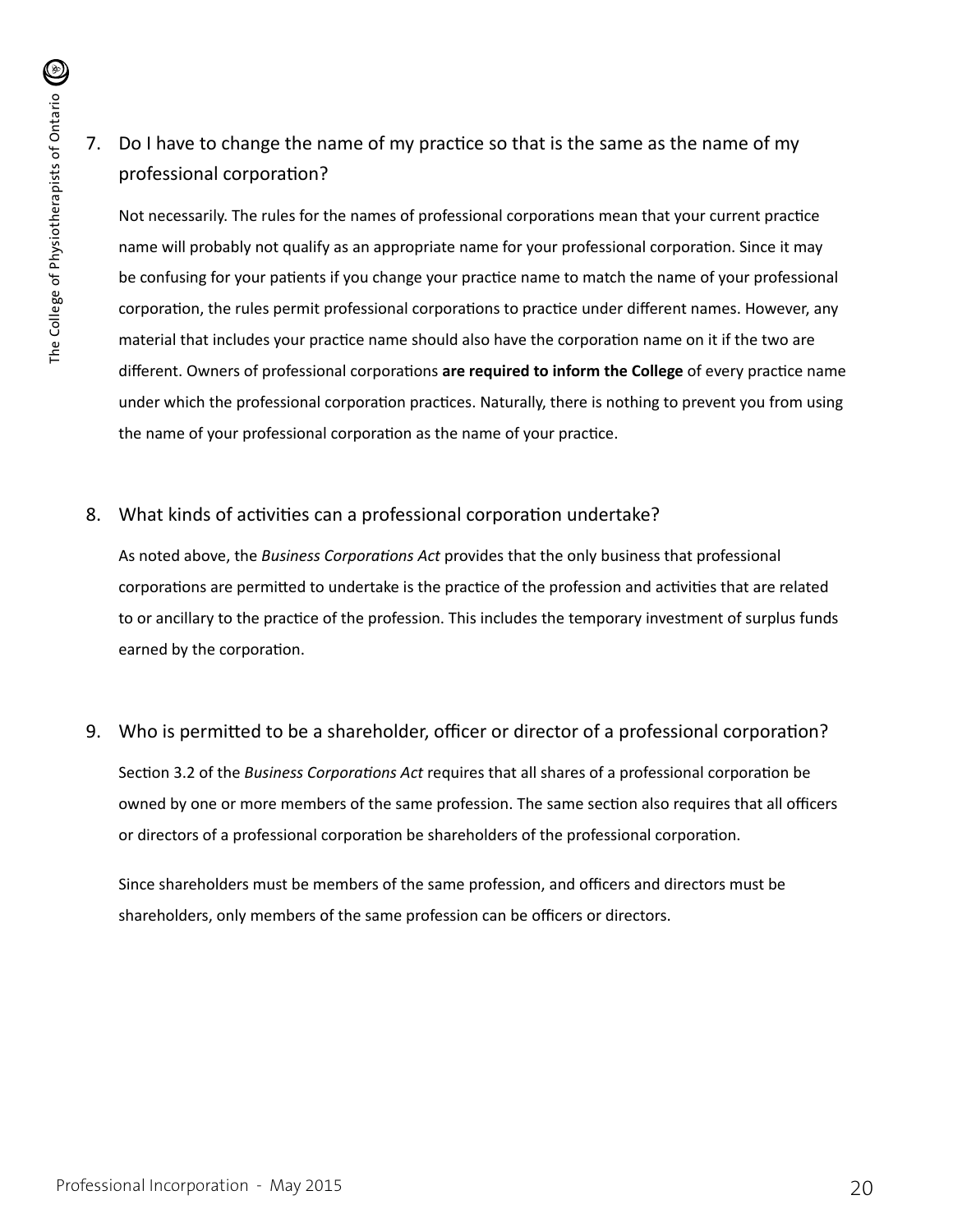# 10. Can my spouse be a shareholder, officer or director of my professional corporation (she/he's not a physiotherapist)?

No — shareholders in a professional corporation must be members of the same profession. In addition all officers and directors must be shareholders so this means that only members of the same profession can be officers or directors.

### PROFESSIONAL RESPONSIBILITY

# 11. As a registered physiotherapist and part owner of a professional corporation, what is my personal responsibility for the inappropriate activities of the professional corporation?

Section 3.4 of the *Business Corporations Act* makes it clear that the shareholders of professional corporations remain responsible for the activities of the professional corporation. This means that the activities of the corporation reflect directly upon the shareholders' responsibilities to uphold professional standards. In addition, shareholders of professional corporations retain their liability for professional liability claims made against the corporation in respect of errors and omissions that were made or occurred while the person was a shareholder of the corporation. To make it clear that the professional corporation cannot be used as a means of avoiding professional responsibilities, section 3.4 also contains a clause that deems the acts of a professional corporation to be the acts of the shareholders, employees or agents of the corporation, as the case may be.

The College has reinforced these provisions with a proposed amendment to its professional misconduct regulation that extends the definition of professional misconduct to include the following:

- Being a shareholder, officer or director of a professional corporation where the professional corporation does or omits to do anything that would be professional misconduct if done or omitted to be done by the member.
- Being a shareholder, officer or director of a professional corporation that has breached a provision of the Code of Conduct for Professional Corporations published by the College.
- Being a shareholder, officer or director of a professional corporation that has failed to maintain a valid certificate of authorization or which had provided professional or ancillary services while the certificate of authorization was under suspension or revoked.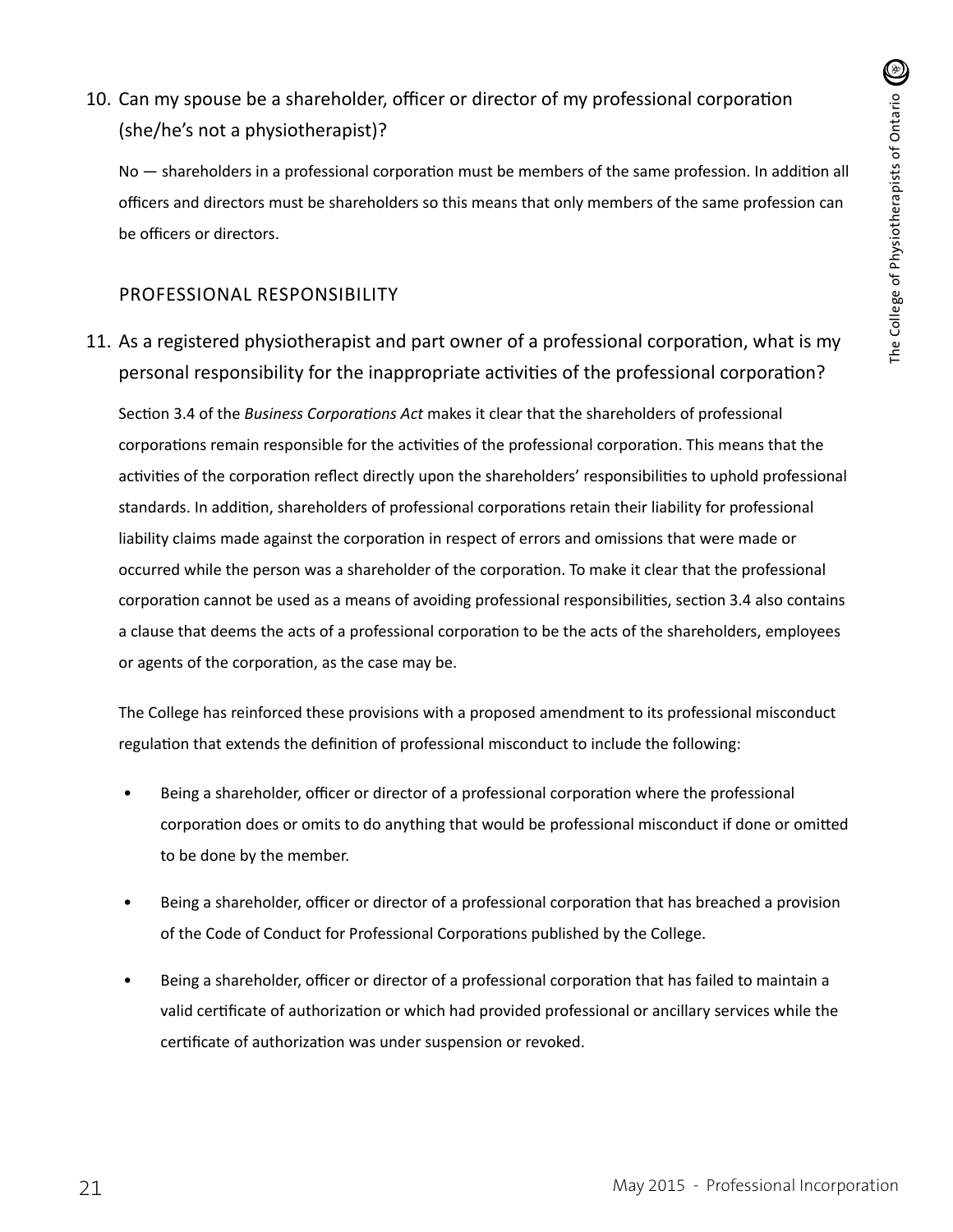# 12. Can the College revoke my professional corporation's certificate of authorization?

Yes — the College can revoke a professional corporation's certificate of authorization in a number of circumstances. These include:

- The corporation ceases to be eligible to hold a certificate of authorization.
- The corporation ceases to practice the profession in respect of which the certificate of authorization was issued.
- The corporation fails to comply with one or more of the requirements for a renewal of the certificate.
- The corporation carries on any business that is not the practice of the profession governed by the College or activities related to or ancillary to the practice of that profession.
- The corporation fails to notify the Registrar of a change in shareholders.
- 13. If the College revokes my professional corporation's certificate of authorization, how do I get it back?

If the College revokes a certificate of authorization, the professional corporation must apply for a new one and meet the eligibility requirements that are in effect at the time, which include submitting the required information and paying the fees.

# 14. How often am I supposed to provide the College with updates on changing information about my professional corporation?

The College has a by-law that governs the kind of information that a professional corporation must provide to the College and when it must be provided. The by-law states that every member of the College shall, for every professional corporation of which the registrant is a shareholder, provide in writing the following information on the application and annual renewal forms for a certificate of authorization, upon the written request of the Registrar within 30 days and upon any change in the information within 30 days of the change:

(a) the name of the professional corporation as registered with the Ministry of Government Services,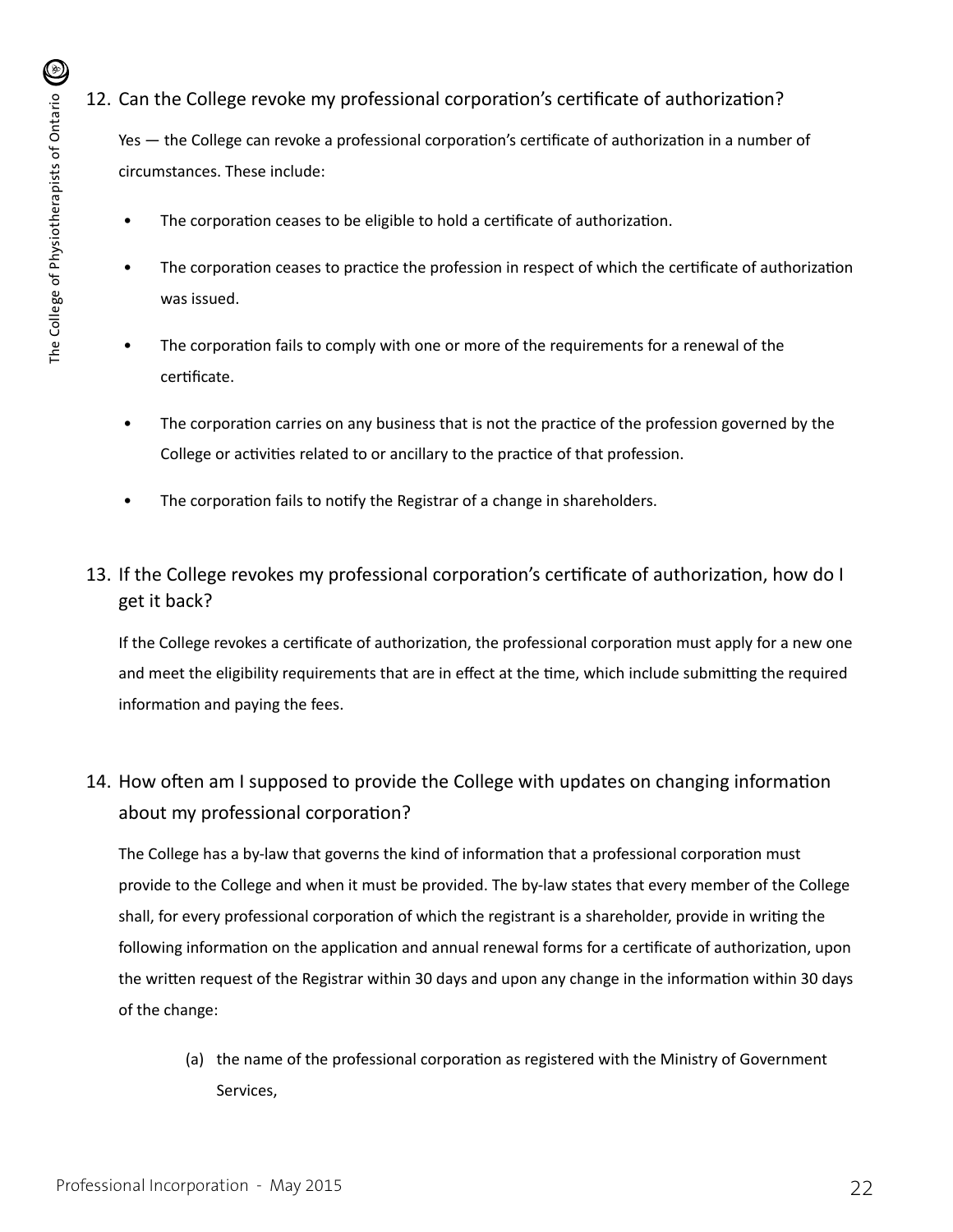- (b) any business names used by the professional corporation,
- (c) the name, as set out in the register, and registration number of each shareholder of the professional corporation,
- (d) the name, as set out in the register, of each officer and director of the professional corporation, and the title or office held by each officer and director,
- (e) the principle practice address, telephone number, facsimile number and email address of the professional corporation,
- (f) the address and telephone number of all other locations, other than residences of clients, at which the professional services offered by the professional corporation are provided, and
- (g) a brief description of the professional activities carried out by the professional corporation.

*It is important to note that professional corporations are required to provide the College with updates to this information within 30 days of the change.*

#### THE MODEL

15. Why do I have to obtain Articles of Incorporation from the Ministry of Government Services and then register the corporation with the College as well?

While this model seems to be unnecessarily complex, the statutory changes made to the *Business Corporations Act* require that professional corporations obtain their Articles of Incorporation from the Ministry of Government Services and their certificates of authorization from the organization that regulates their members. The College understands that this process is intended to ensure that the shareholders, officers and directors of professional corporations understand their professional responsibility respecting the activities of their corporations. In addition, the responsibilities that have been delegated to regulatory agencies are justified on the basis that regulatory agencies must retain authority over their members and the ability to grant, and to revoke certificates of authorization is a means of granting this kind of authority.